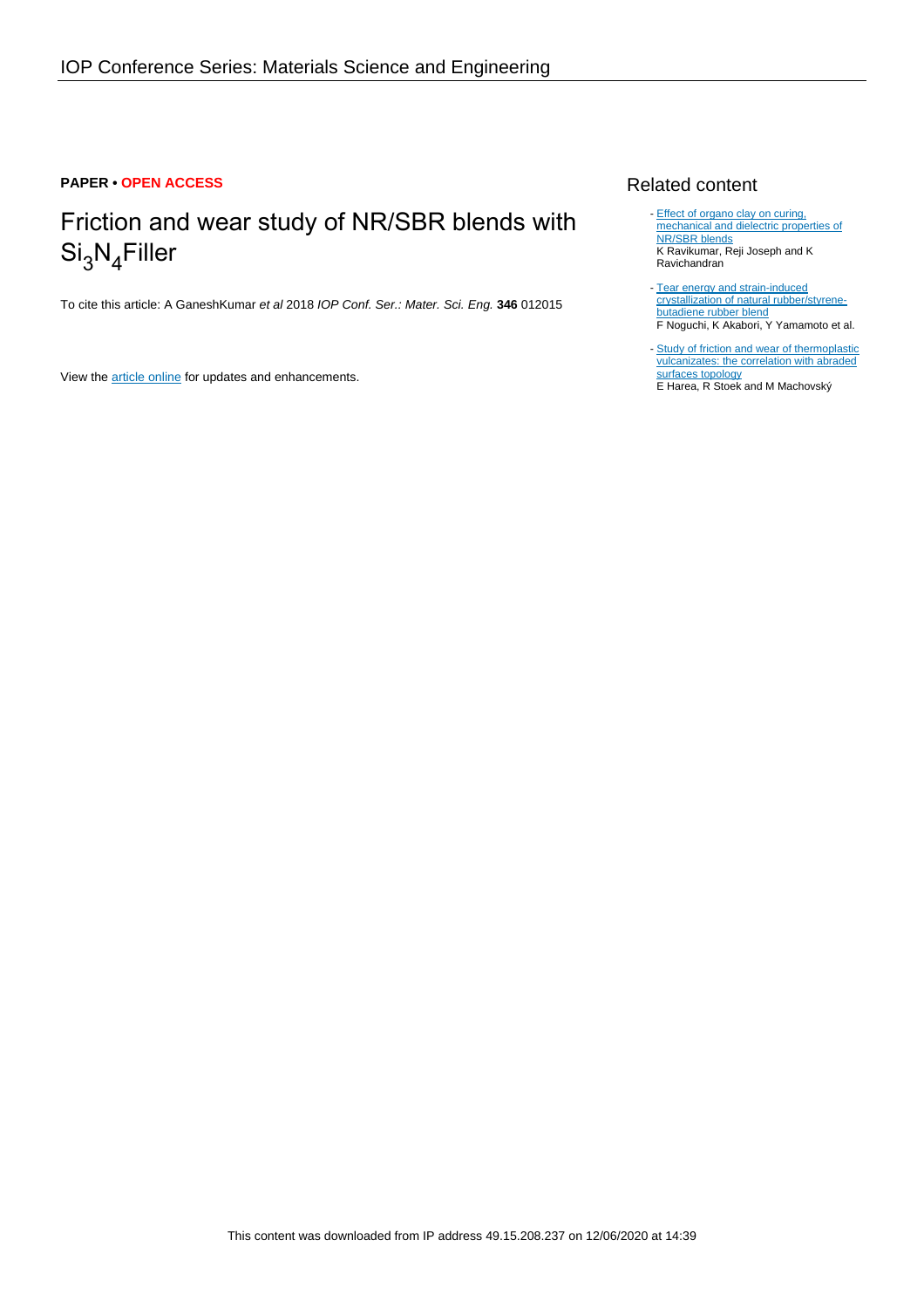# **Friction and wear study of NR/SBR blends with Si<sub>3</sub>N<sub>4</sub> Filler**

# **A GaneshKumar, G Balaganesan \* and M S Sivakumar**

1 Department of Applied Mechanics, Indian Institute of Technology Madras, Tamil Nadu, India 600036.\*Corresponding author E mail: gbganesh@iitm.ac.in

**Abstract.** The aim of this paper is to investigate mechanical and frictional properties of natural rubber/styrene butadiene rubber (NR/SBR) blends with and without silicon nitride  $(S_iN_4)$ filler. The rubber is surface modified by silane coupling agent (Si-69) for enhancing hydrophobic property. The  $Si<sub>3</sub>N<sub>4</sub>$  of percentage 0 1, 3, 5 and 7, is incorporated into NR/SBR rubber compounds with 20% precipitated silica. The specimens with and without fillers are prepared as per standard for tensile and friction testing. Fourier transform infrared (FTIR) spectroscopy test is conducted and it is inferred that the coupling agent is covalently bonded on the surface of  $Si<sub>3</sub>N<sub>4</sub>$  particles and an organic coating layer is formed. The co-efficient of friction and specific wear rate of NR/SBR blends are examined using an in-house built friction tester in a disc-on-plate (DOP) configuration. The specimens are tested to find coefficient of friction (COF) against steel grip antiskid plate under dry, mud, wet and oil environmental conditions. It is found that the increase in tensile strength and modulus at low percentage of Si3N4 dispersion. It is also observed that increase in sliding friction co-efficient and decrease in wear rate for  $1\%$  of  $Si_3N_4$  dispersion in NR/SBR blends. The friction tested surfaces are inspected using Scanning Electron Microscope (SEM) and 3D non contact surface profiler.

#### **1. Introduction**

Natural and synthetic rubbers are used in numerous applications in the manufacture of a variety of products. Blending of various types of rubber enhances the properties superior to those of individual rubber. The mechanical properties of NR/SBR blends are expected superior to their individual properties. NR/SBR is a special type of blend which is suitable for variety of applications from race car tyres to footwear. The SBR component enhances toughness and NR provides superior resilience and energy return when they are blended. Many researchers have made attempt to study on frictional properties of rubber that are used as tires, power-transmission belts, soles, floors, and high performance water-lubricated bearings. In such studies, the experimental conditions are considered similar to the functions of the products. For example, the motion between the friction surfaces for tyres or belts is a combination of rolling and sliding. The coefficient of friction and wear rate for visco elastic materials against steel depend mostly on the rubber composition, test duration and test method [1]. Also, coefficient of friction (COF) is affected by contact conditions, such as normal load, contact pressure, sliding speed, energy dissipation. A pin-on-disc apparatus was used to measure COF for wet, dry, and contaminated environmental conditions. The authors concluded that the highest friction coefficients are obtained for dry conditions and when no contaminants were present [2].

 Many researchers have studied the friction and wear behaviour of rubber composites. Satoru Maegawa et.al [3] have developed an adhesion friction model to explain the normal load dependence of the coefficient of friction. It is presented by some researchers [4] that increase in precipitated silica

1 Content from this work may be used under the terms of the [Creative Commons Attribution 3.0 licence.](http://creativecommons.org/licenses/by/3.0) Any further distribution of this work must maintain attribution to the author(s) and the title of the work, journal citation and DOI. Published under licence by IOP Publishing Ltd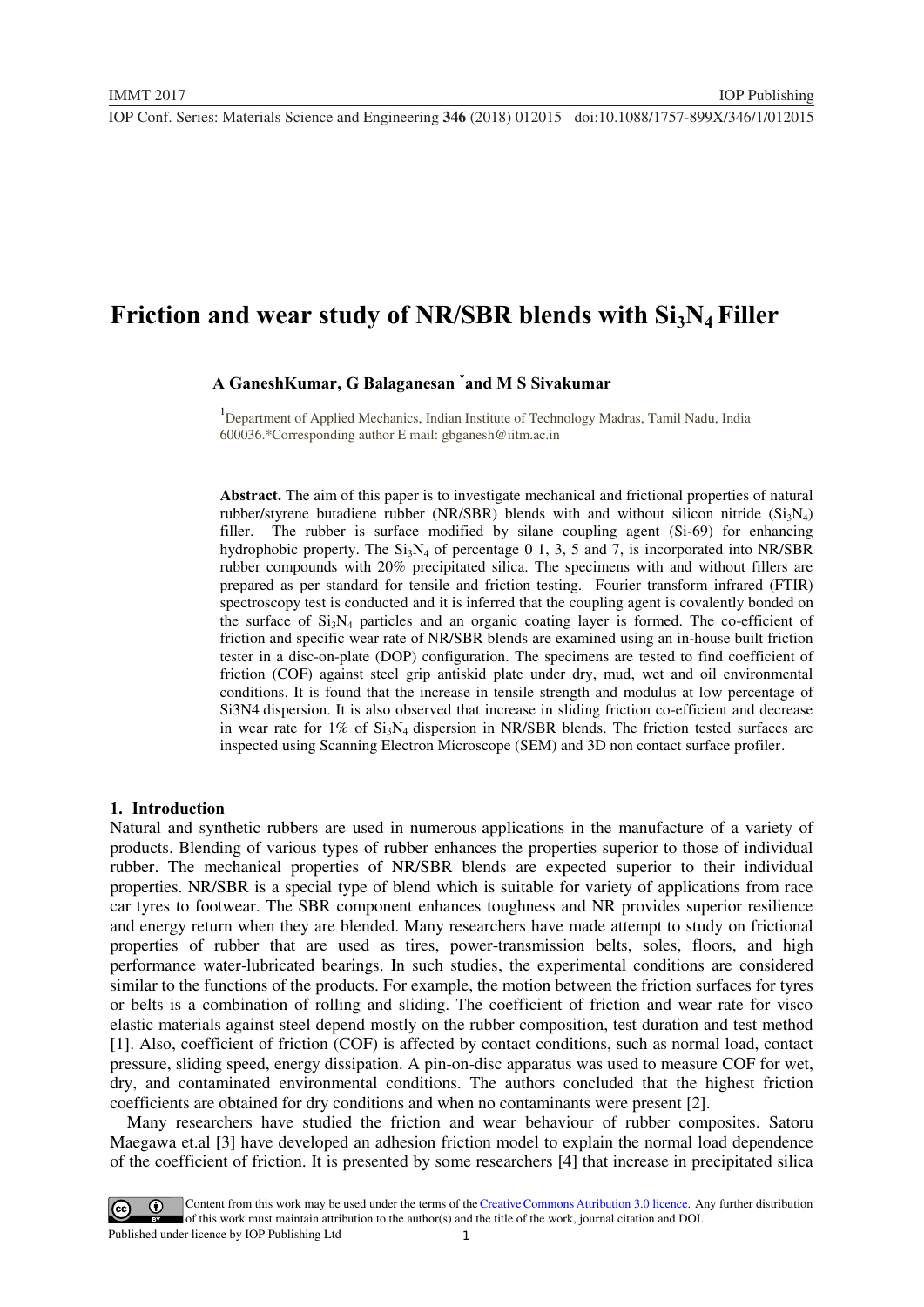dispersion in rubber compounds showed optimum wear resistance and high COF. Yan-long Tai et.al[5] found that modified  $Si<sub>3</sub>N<sub>4</sub>$  nano particles enhances physical properties, wear resistance and low rolling resistance to SBR, especially, when the dispersion is 0.5–1.5%.

 Rubber composites have received a great deal of attention due to their high performance and wide range of applications, such as seals, automobile tyre treads, hoses, soles and gloves [6]. Generally silica is used as reinforcing filler in non-black rubber products to improve the mechanical, frictional properties and hardness. Several ceramics are used as co-reinforcing filler and provide desired tribological properties, but there are difficulties to get a wide range of applications in rubber. Dispersion of these fillers into rubber matrix is challenge due to strong tendency to reunite due to its high surface energy. Hence surface modification of fillers is essential step to enhance filler dispersion. There are three methods to modify fillers using small molecular coupling agent (SMCA) [7,8], macro molecular coupling agent (MCA) by one step process [9,10] and surface grafting modification(SGM) by two step process. It is found that the mechanical properties of NR/SBR/ Bagasse ash rubber composites are greatly improved by addition of bis[3-(triethoxysilyl)propyl] tetra sulfide (TESPT or Si69). The mechanical property-promoting mechanism is due to carbon–silicon bonding with rubber molecules and siloxane linkages with the bagasse ash silica in the rubber composites. The optimum Si69 is about 2 wt% for treatment of bagasse ash particles which is found to enhance the mechanical properties of NR and SBR. Some researchers [11,12] inferred that this coupling agent(Si-69) covalently bonds on the surface of  $Si_3N_4$  particles and formation as an organic coating layer.

 In this study, the mechanical and frictional properties are studied experimentally for NR/SBR blends with and without  $Si_3N_4$ . The  $Si_3N_4$  fillers are surface modified by silane coupling agent (Si-69). The Si<sub>3</sub>N<sub>4</sub> filler is varied from 1 to 7 weight % of NR/SBR and also rubber compounds are dispersed with 20% precipitated silica. The specimens with and without fillers are prepared as per standard for tensile and friction testing. The effect of filler dispersion is to be studied for these properties. The coefficient of friction and specific wear rate of NR/SBR blends are examined using an in-house built friction tester in disc-on-plate (DOP) arrangement. The friction tested surfaces are inspected in Scanning Electron Microscope (SEM) and 3D non contact surface profiler.

#### **2. Experimental details**

#### *2.1 Raw materials*

The NR/SBR blends with and without  $Si<sub>3</sub>N<sub>4</sub>$  fillers were prepared using elements in table 1. NR and SBR are considered equal amount. The natural rubber grade RMA-1X was supplied by Manasi Traders (Ambattur, Chennai), and styrene–butadiene rubber grade SBR1502 was supplied by Vignesh Chemicals (Ambattur, Chennai). The  $Si<sub>3</sub>N<sub>4</sub>$  was manufactured and supplied by the Tokuyama Siam Silica Co., Ltd of grade Hi-Sil TOKUSIL 233. The average particle size and specific area of  $Si_3N_4$  are 23-34 $\mu$ m and 0.154 m<sup>2</sup>/g, respectively, as measured by a particle size analyser (Laser Particle size analyser, Microtrac S3500,USA). Bis[3-(triethoxysilyl)propyl]tetrasulfide (designated as Si69),  $[(C_2H_5O)_3-S_4-(CH_2)_3-S_4-(CH_2)_3-S_4-(CH_2)_3]$ , was supplied by Behn Meyer Chemical (T) Co., Ltd. (Bangkok, Thailand) is used as a chemical coupling agent.

| Material                   | Content $(\% )$ |
|----------------------------|-----------------|
| Zinc $oxide(Zno)$          | 5               |
| Stearic acid               | 2               |
| Marcaptobanzothiozloe(MBT) | 0.5             |
| Diphenylguanidine(DPG)     | 0.2             |
| Sulfur                     | 3.0             |
| Polyethylene glycol        | 1.0             |
| Precipitated silica        | 20              |
| Silicone nitride $(Si3N4)$ | $0,1,3,5$ and 7 |

**Table 1.** Elements used with NR/SBR blends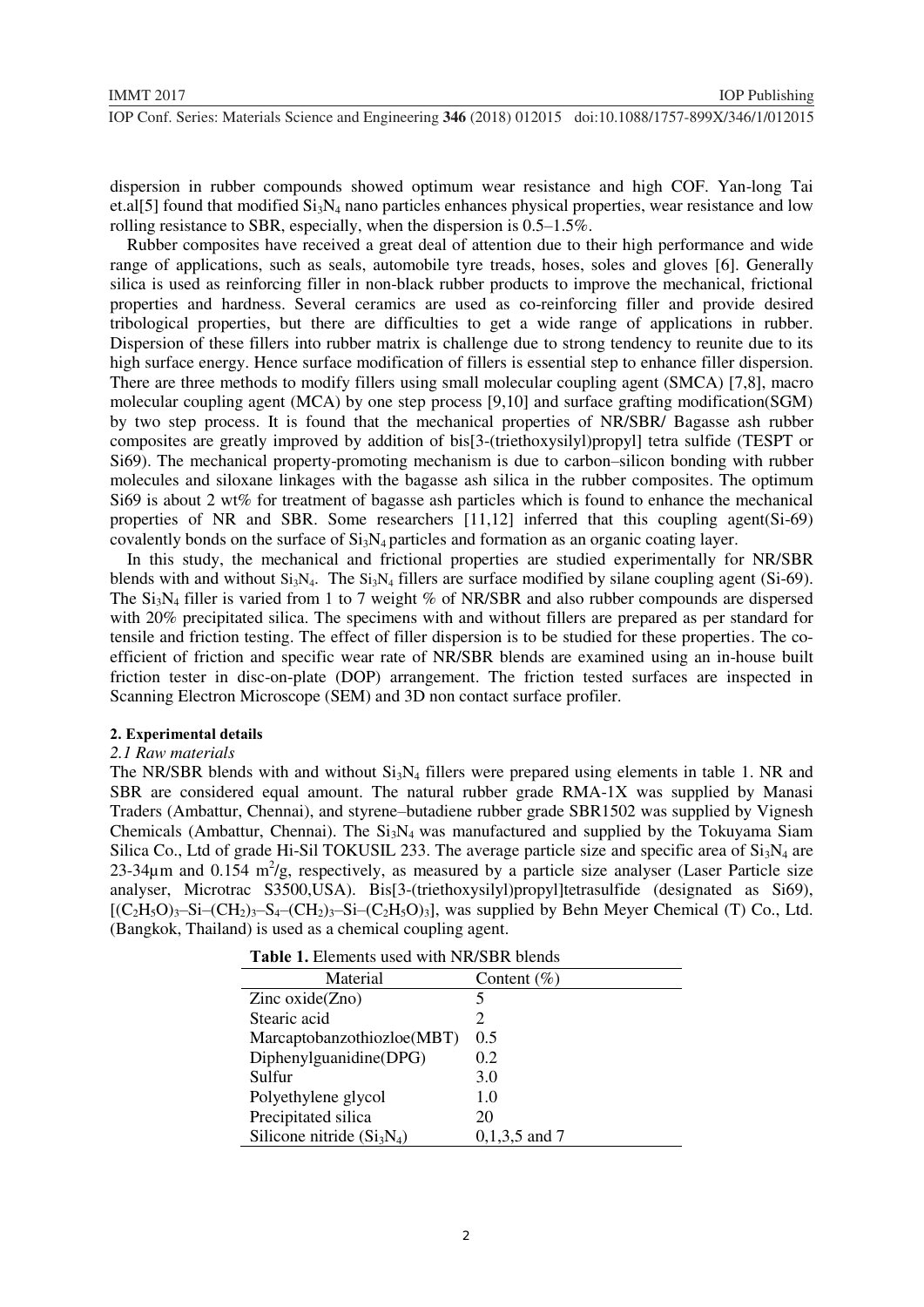# *2.2. Sample preparation*

Si3N4 fillers of 1%, 3% and 7% percentage were considered for this study. The surface treatment of  $Si<sub>3</sub>N<sub>4</sub>$  fillers was done using silica coupling agent. The  $Si<sub>3</sub>N<sub>4</sub>$  filler was dispersed in petroleum ether and coupling agent of about 20% was added into the dispersing flask. Shear mixing was done using shear mixture at 1800 rpm at room temperature for 6 hours and the mixture was kept in the vacuum chamber for 24 hours to remove gas and air bubbles.

 The rubber sample preparation was done in three steps namely mastication, compounding and molding processes. In the mastication step, the rubber was masticated on a laboratory two-roll mill for 4 minutes continuously. In the compounding step, the rubber and fillers were compounded with prepared vulcanization chemicals on the two-roll mill for 25 minutes in which sulfur was added after 20 minutes. The compounds were kept at 28◦ C and 50% relative humidity. The resultant rubber compounds were then compression-molded using a hydraulic press (model MGLP-50AT; Mach Group Co., Ltd., Samut Prakan, Thailand) at 100 bar and 165◦ C curing temperature in order to produce vulcanized rubber.

#### *2.3. Characterization*

The modified and unmodified  $Si<sub>3</sub>N<sub>4</sub>$  were tested in a FTIR spectrometer to find absorbance and wave number. Curing time and delta torque values of the rubber compounds were measured using an oscillating die rheometer (ODR) and the specimens were tested at a temperature of 165◦ C. Tensile properties of the rubber vulcanite were tested according to ASTM D412-06c. Figure 2(a) shows the specimens made for tensile testing. Modulus value was predicted at 100% elongation of the specimen. Tests were carried out using universal testing machine (Model Z050TH, Zwick Roell Testing Machines Pvt. Ltd,) at a speed of 500mm/min. A hardness durometer (Shore A, DIN 53-505,Y2K Testing Machines,) was used for hardness test. The test condition was accordance with ASTM D2240- 05. The results were averaged from five sets of test data.

#### *2.4 Friction and wear test*

The friction test was performed using in-house made experimental setup as illustrated in figure 1. The test specimen of size 80 mm diameter and 4mm thickness was used. The hardness of the rubber is 55 durometer. Figures 2(b) and (c) show the specimens before and after the friction test. The synthetic rubber sample pads were bonded to the bottom of a steel plate using a holding disc. Weights were added to the plate for a total vertical force of 19 kg. The pad/weight arrangement was pulled across the anti skid plate at a constant rate of 50 mm per minute, using hydraulic system. The reactive force was measured with a Syscon make load cell, model number SI - 4000 of capacity 50 kg. The force data was recorded using digital storage oscilloscope. Each sample was tested using a straight pushin dry condition. The coefficient of static friction  $\mu_s$  is given by,

$$
\mu_{s = \frac{F_{smax}}{F_N}} \tag{1}
$$

Where  $F_{\text{smax}}$ , is maximum static force and  $F_N$  is normal force by mass.

The coefficient of kinetic friction is denoted as $\mu_k$ , and is expected less than the coefficient of static friction for the same materials.

$$
\mu_{k=\frac{F_k}{F_N}}\tag{2}
$$

Where, $F_k$ , is force to push the mass during piston movement.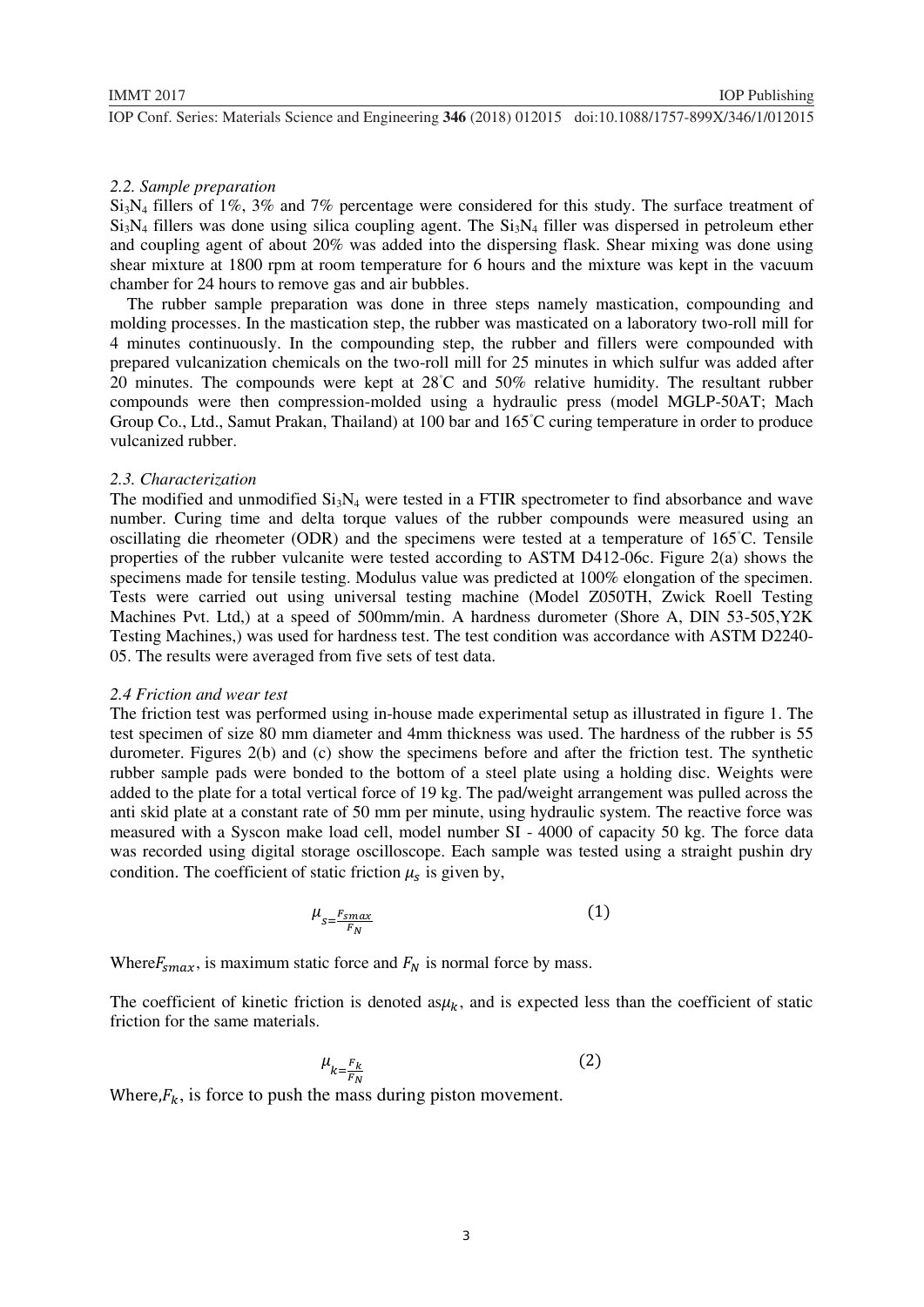

**Figure 1**. Experimental setup for friction test



**Figure 2.** (a) Tensile test Specimens (b) Specimens-before friction testing (c) Friction tested specimens

 Thus the coefficients of friction are a measure of the frictional force between a pair of surfaces in contact. Higher the coefficient of friction, higher the frictional force and hence lesser the tendency to slip/skid. Three data sets for each arrangement were made to account for possible variations in data collection. The Specific wear rate is calculated according to equation (3).

$$
W_s = \frac{\Delta V}{F_N L} \tag{3}
$$

Where  $\Delta V$  is the volume loss,  $F_N$  is the normal load, L is the sliding distance. The loss volume ( $\Delta V$ ) was calculated by converting mass loss into volume loss using density.

#### *2. 5 Testing of the surface of specimens*

The surface roughnesses of rubber samples were measured before and after friction test using noncontact roughness tester of Bruker make, model GT-K0. The surfaces of all the specimens were assessed using the same testing parameters and adjusted using vision software at a magnification of 10.9×, Sampling of 910.58nm, and array size 640×480. Morphology of the rubber from friction fractured surfaces was studied using SEM at 20kv accelerating voltage.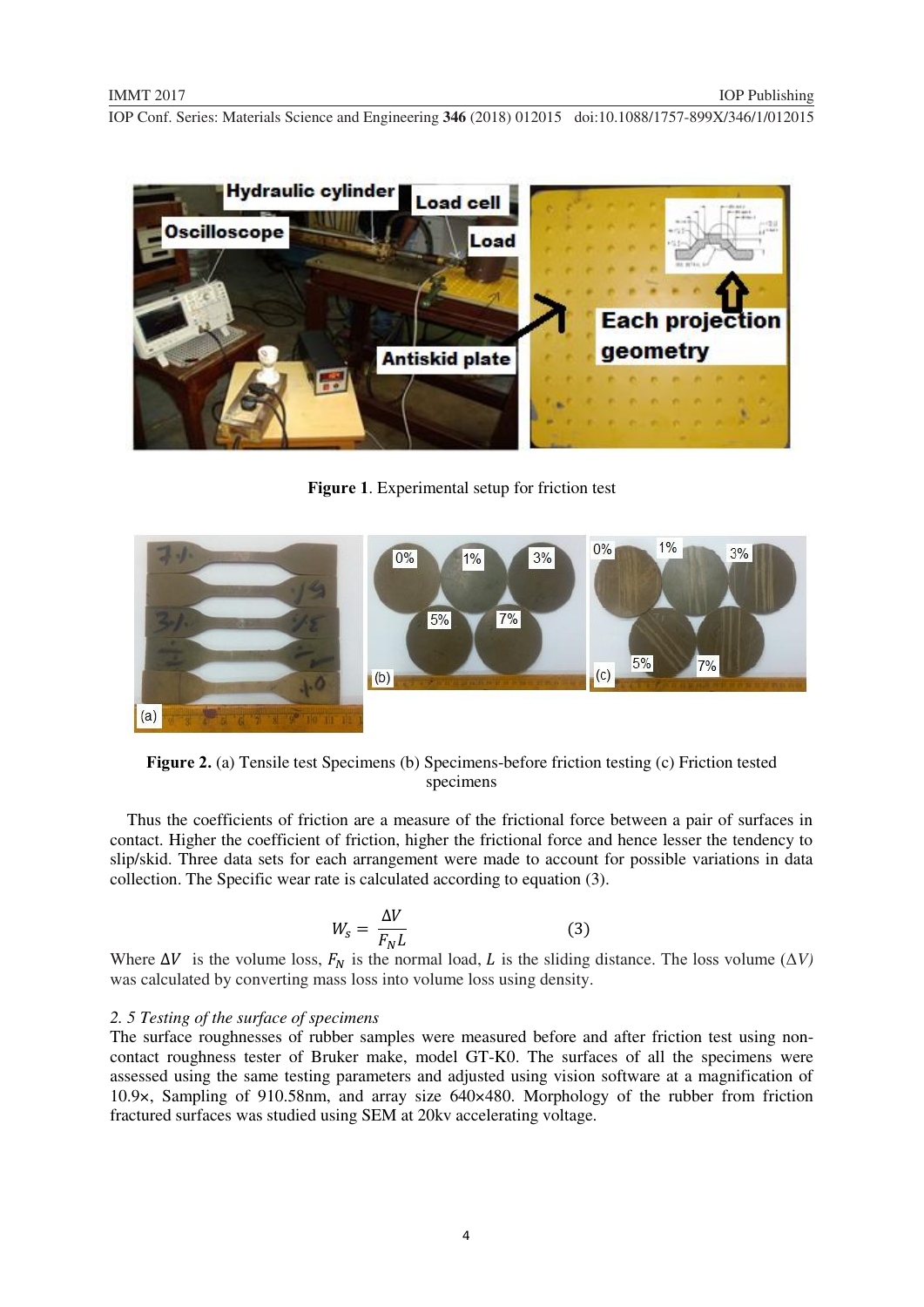# *3.1 Characterisation of* Si3N4 *filler by FTIR*

The modification of  $Si_3N_4$  surface is done by reaction of hydroxyl groups and silanol groups formed as silane coupling agents. The grafting reaction is identified from the appearance of characteristic bands of silane coupling agents in modified- $Si<sub>3</sub>N<sub>4</sub>FTIR$  spectra, such as  $-CH2$ –appearing at 2920–2950 cm<sup>-1</sup>. Figure 3 shows FTIR spectra of modified Si<sub>3</sub>N<sub>4</sub> and unmodified Si<sub>3</sub>N<sub>4</sub>. It is observed that the peak of  $-CH2$ – exists in all modified  $Si<sub>3</sub>N<sub>4</sub>$ . It is the evidence for silane coupling agent molecules presence on  $Si<sub>3</sub>N<sub>4</sub>$ . The graft reaction is confirmed by examining the –OH vibration on the surface of  $Si<sub>3</sub>N<sub>4</sub>$  before and after grafting. Comparing the position of Si–OH peaks, it is found that the peak intensity of Si–OH is at 3445 cm<sup>-1</sup>, antisymmetric stretching vibration of Si–O–Si is at 1097cm<sup>-1</sup>, and symmetric stretching vibration and bending vibration of Si–O are observed at 787 and 467 cm<sup>-1</sup> respectively. The reason is due to destruction of hydrogen bonds existing at the surface of  $Si<sub>3</sub>N<sub>4</sub>$ . The poor dispersion of  $SiO_2$  is due to the fact that the hydroxyl groups on the surface of  $Si<sub>3</sub>N<sub>4</sub>$  forming as hydrogen bonds resulting in easy aggregation of  $Si<sub>3</sub>N<sub>4</sub>$  particles. Hence, the destruction of hydrogen bond favours the dispersion of  $SiO<sub>2</sub>$  particles in rubber matrix.



**Figure 3.** FTIR spectra of modified  $Si_3N_4$  and unmodified  $Si_3N_4$ 

#### *3.2 Curing characteristics*

Table 2 shows the rheometric characteristics in terms of minimum and maximum values of torque  $(M_L)$ and  $M_H$  respectively), the optimum curing time (Tc<sub>90</sub>) and scorch time(ts<sub>2</sub>), the cure rate index of NR/SBR blends with surface modified  $Si<sub>3</sub>N<sub>4</sub>$  filler. It is observed that 11.5% increase in  $M_H$  value for 1% filler with reference to specimen without filler. This increase in the maximum torque is attributed to the presence of the surface modified filler in the matrix, which reduces the mobility of the molecules, having good interaction between modified filler and rubber blends. The minimum torque  $(M<sub>L</sub>)$  is the measure of the stiffness of the vulcanized test specimen and is taken at the lowest point of the curve. It is increasing for 5% and 7% of filler dispersion. It is observed that optimum curing time (Tc<sub>90</sub>) and the scorch time (Ts<sub>2</sub>) values of NR/SBR blends with modified filler are decreased up to 7% filler dispersion when compared to specimen without filler. The cure rate index (CRI) values are increasing for the filler dispersion up to 7%. This is due to the poor interfacial interaction between rubber and filler at higher percentage loadings.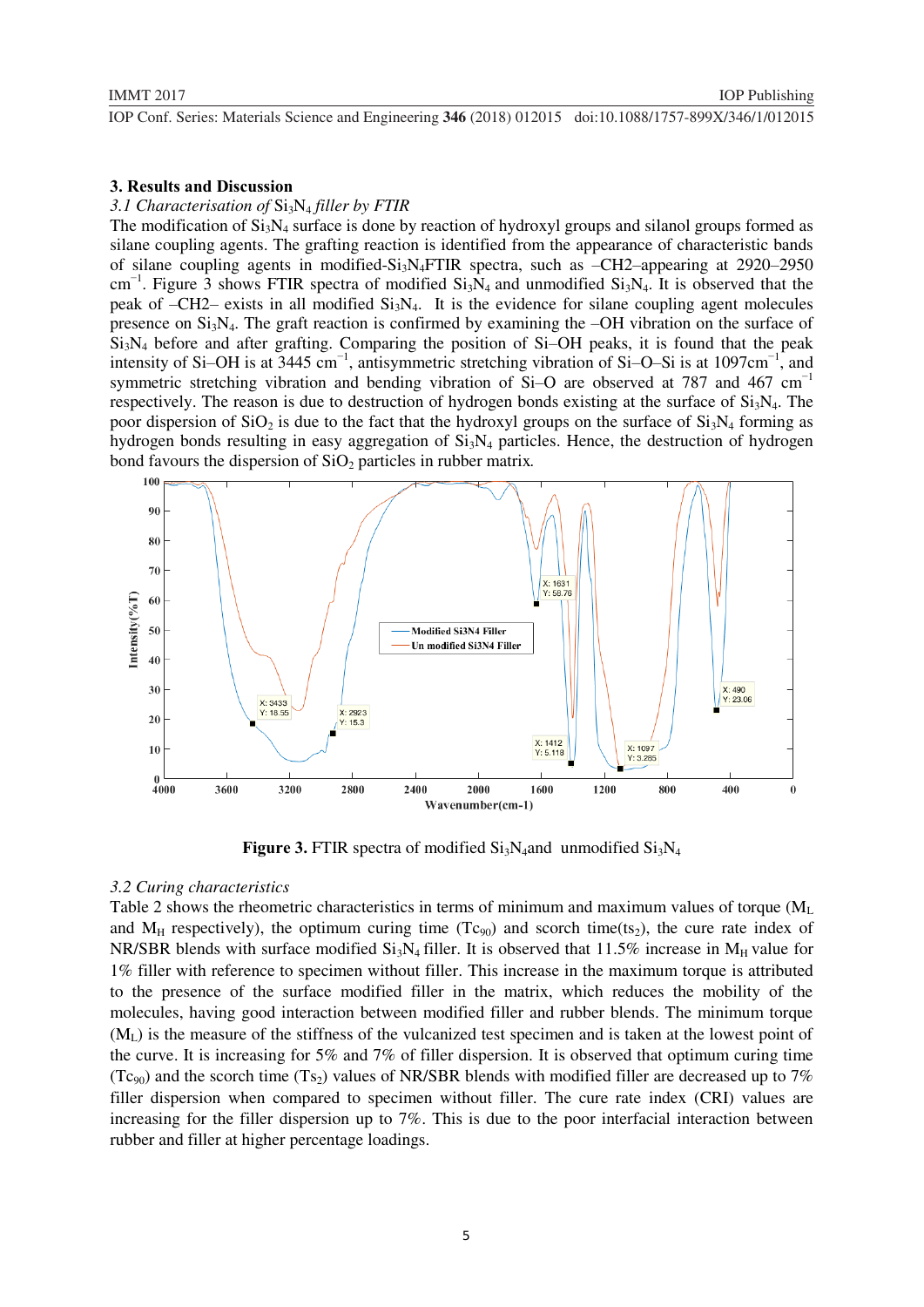|                                         |                                          |       | $\sim$ |       |       |  |
|-----------------------------------------|------------------------------------------|-------|--------|-------|-------|--|
| Cure Characteristics at $165^{\circ}$ c | The properties for $Si3N4$ dispersion of |       |        |       |       |  |
| and Mechanical properties               | $0\%$                                    | 1%    | 3%     | 5%    | 7%    |  |
| $M_L$ (kg cm)                           | 25.34                                    | 23.85 | 23.85  | 26.63 | 27.90 |  |
| $M_H$ (kg cm)                           | 67.95                                    | 75.82 | 71.24  | 74.70 | 81.64 |  |
| $Tc_{90}(Min)$                          | 4.09                                     | 3.66  | 3.29   | 2.89  | 2.95  |  |
| Ts <sub>2</sub> (Min)                   | 1.1                                      | 0.96  | 0.77   | 0.60  | 0.62  |  |
| $CRI (Min-1)$                           | 33.44                                    | 37.07 | 39.37  | 43.66 | 44.91 |  |
| Hardness shore A                        | 48                                       | 55    | 52     | 55    | 55    |  |
| Volume $loss(mm^3)$                     | 42.54                                    | 48.78 | 46.97  | 49.34 | 49.21 |  |

**Table 2.** Curing and mechanical properties of NR/SBR compounds with and without filler

# *3.3 Mechanical Properties*

The mechanical properties tensile strength, elongation at break, tensile modulus and hardness shore A of NR/SBR blends with and without filler are determined. Figure 4 shows the tensile strength of the specimens with and without filler. Five specimens are tested for each percentage of filler dispersion and the peak values are averaged to predict tensile strength. It is observed that the increase in tensile strength about 16% for the specimen with 1% filler when compared to specimen without filler. The enhancement in the mechanical properties indicates a strong interaction between matrix and modified fillers and also indicates that the fillers are exfoliated or intercalated in rubber matrix. The tensile strength values are decreasing for higher percentage of filler dispersion. This is due to agglomeration of filler in the rubber blends. The formation of agglomeration reduces the interface area between the matrix and filler surfaces resulting stress concentration at weak points in the matrix and consequently low mechanical strength.



**Figure 4.** Tensile strength of NR/SBR compounds with and without  $Si<sub>3</sub>N<sub>4</sub>$ 

Figure 5 shows for tensile modulus at 100% elongation of the specimens with and without fillers. The range of modulus values for the specimens with and without filler is between 1-1.5 Mpa. The modulus value of specimen with 1% is higher than other specimens. The increase in percentage of specimen with 1% filler is about 30% when compared to specimen without filler. Figure 6 shows the elongation percentage at failure of specimens. The elongation percentage of the specimen without filler is about 580%. The increase in elongation percentage for the specimen with 1% filler is about 16% when compared to specimen without filler.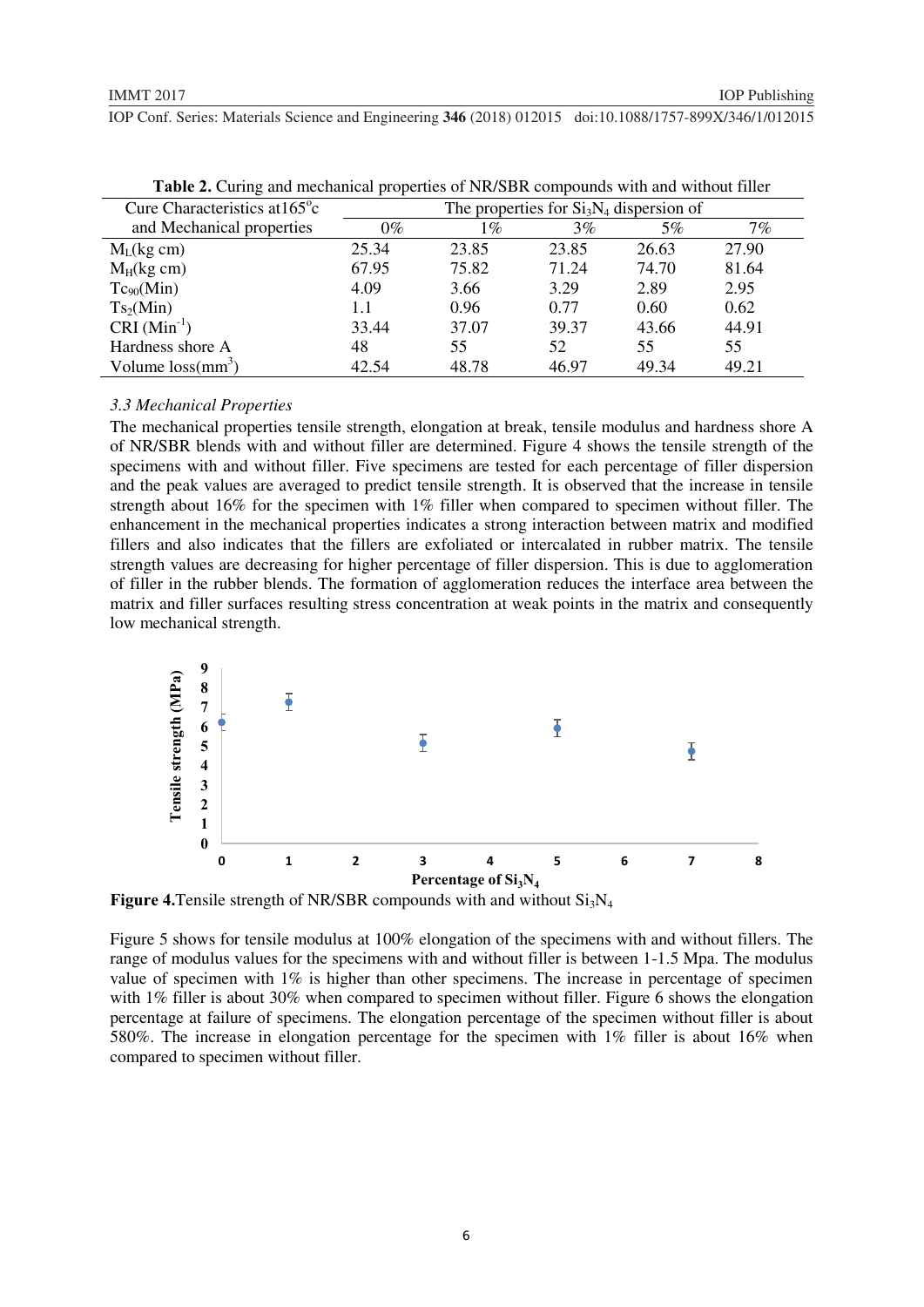

**Figure 5.** Tensile modulus of NR/SBR compounds with and without  $Si<sub>3</sub>N<sub>4</sub>$  at 100% elongation



**Figure 6.** Elongation percentage of NR/SBR compounds with and without  $Si<sub>3</sub>N<sub>4</sub>$  at the time of failure

### *3.4 Friction and wear test*

Figure 7 shows the force - time plot for the friction testing of the specimens with and without filler at dry condition. The first peak load is considered as static friction force and successive peaks are due to interaction of rubber specimen with projections in the anti skid plate. The duration of test as per plot in the figure 7 is 100 -120 s. The total sliding distance for the test is about 100 mm. The static and kinetic coefficient of friction values are calculated using equations (1) and (2). The tests are also conducted for dry, wet, oil and mud environmental conditions. The separate specimen is used for conducting test in each condition. Five trials are conducted in each specimen. Table 3 shows the COF of NR/SBR composites at constant sliding speed of 50mm/minute against steel plate for various environmental conditions. The range of static COF at dry condition is between 0.34 - 0.5 and dynamic COF at same condition is between 0.2-0.35. The range of COF for other condition is between 0.3 -0.4 and the range of dynamic COF is less in each condition. It is observed that  $Si<sub>3</sub>N<sub>4</sub>$  filler dispersion in rubber composites enhances COF (in both static and dynamic) and lowered specific wear rate. It is observed that  $Si<sub>3</sub>N<sub>4</sub>$  filler is reinforcement to NR/SBR blends for better improvement of COF and wear resistance at low loading level (1%). For increase in percentage of  $Si<sub>3</sub>N<sub>4</sub>$  filler makes agglomeration, so the overall performance of rubber composites decreases. It is concluded that the modified  $Si<sub>3</sub>N<sub>4</sub>$  with silane provides compatibility and enhances the capacity of dispersion in NR/SBR blends, and which influences the properties of NR/SBR blends.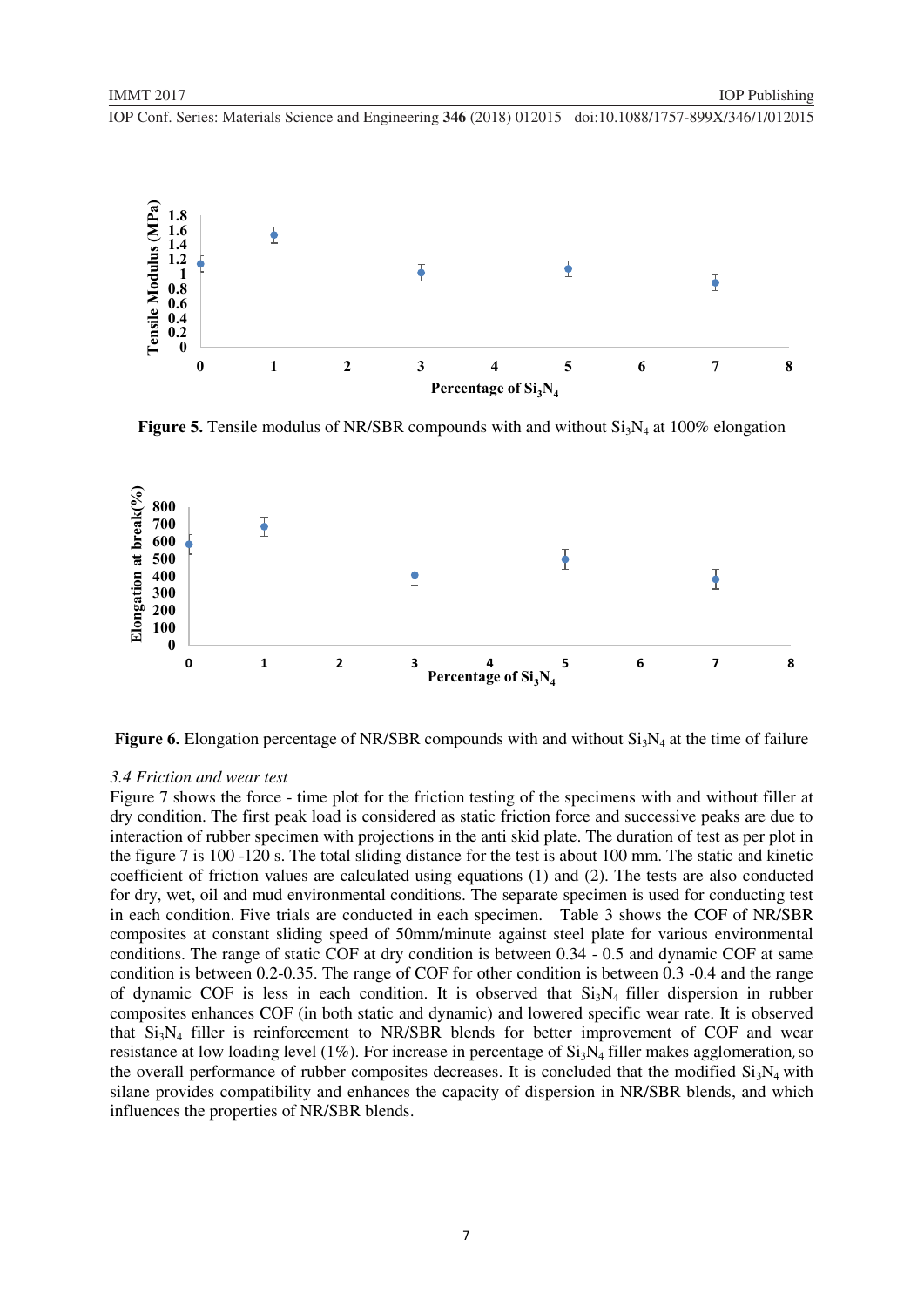

**Figure 7. Load - time plot for friction test at dry condition** 

**Table 3.**Friction co-efficient of NR/SBR composites against steel antiskid plate in different condition

| Sample | Dry           | Dry     | Mud    | Mud     | Wet    | Wet     | Oil    | Oil     |
|--------|---------------|---------|--------|---------|--------|---------|--------|---------|
|        | <b>Static</b> | Dynamic | Static | Dynamic | Static | Dynamic | Static | Dynamic |
| $0\%$  | 0.343         | 0.215   | 0.319  | 0.204   | 0.307  | 0.193   | 0.298  | 0.219   |
| $1\%$  | 0.483         | 0.382   | 0.473  | 0.376   | 0.462  | 0.362   | 0.396  | 0.295   |
| $3\%$  | 0.312         | 0.201   | 0.294  | 0.198   | 0.289  | 0.182   | 0.273  | 0.175   |
| $5\%$  | 0.472         | 0.367   | 0.452  | 0.365   | 0.412  | 0.336   | 0.413  | 0.306   |
| 7%     | 0.455         | 0.337   | 0.403  | 0.342   | 0.403  | 0.331   | 0.410  | 0.312   |

The results indicate that the co-efficient of friction for rubber composites with and without  $Si_3N_4$ particles, is reduced when friction occurred in other environmental conditions. The decrease in COF of rubber on steel with mud, water and oil is due to formation layers between steel plate and rubber specimens.

#### *3.5 Micro morphology of composites by SEM*

Figures 8(a) and (b) show the SEM micrograph of NR/SBR compounds without filler for before and after friction test on steel grip surface in dry condition. It is seen from SEM image in figure 8(b) that there is damage in surface due to sliding on steel grip projections. This is due to debonding of precipitated silica from matrix. Figures 9(a) and (b) show the SEM micrograph of NR/SBR compounds with 1% filler for before and after friction test. The damage in specimen after testing is higher when compared to specimen without filler. This is due to debonding of filler as well as precipitated silica in rubber blend. It is also observed that SEM images of worn rubber surface shows the debris of the filler particle on the surface of specimen caused by friction test.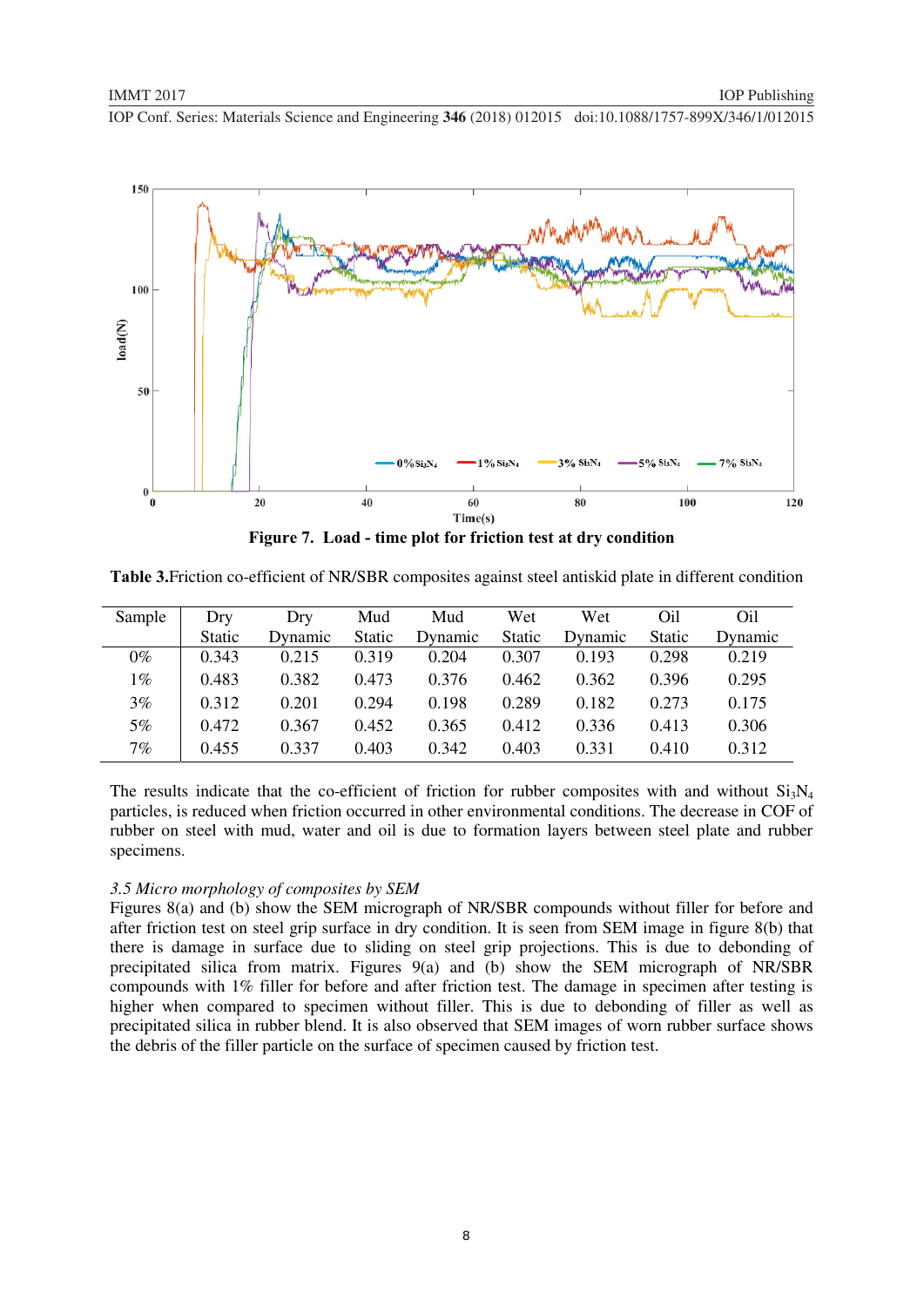

**Figure 8.** SEM micrograph of rubber specimen without filler (b) before friction test (b) after friction



**Figure 9.** SEM micrograph of rubber specimen with 1% filler (b) before friction test (b) after friction test

# *3.6 Surface roughness test*

Figures 10(a) and (b) show the surface topography of NR/SBR blends without filler for before and friction test on steel grip strut surface in dry condition. The surface roughness,  $R_a$  value of specimens before testing is 12.5  $\mu$ m and R<sub>a</sub> value of the same specimen after testing is 47.1  $\mu$ m. The increase in surface roughness value due to friction test is about 400% due to friction. Figures 10(c) and (d) show the surface topography of NR/SBR blends with 1% filler for before and after friction test. The R<sub>a</sub> value of specimen with 1% filler before testing is 9.2 µm which is 25% less when compared to specimen without filler. The  $R_a$  value of specimens after testing is 41.1  $\mu$ m which is 12.5% less when compared to specimen without filler.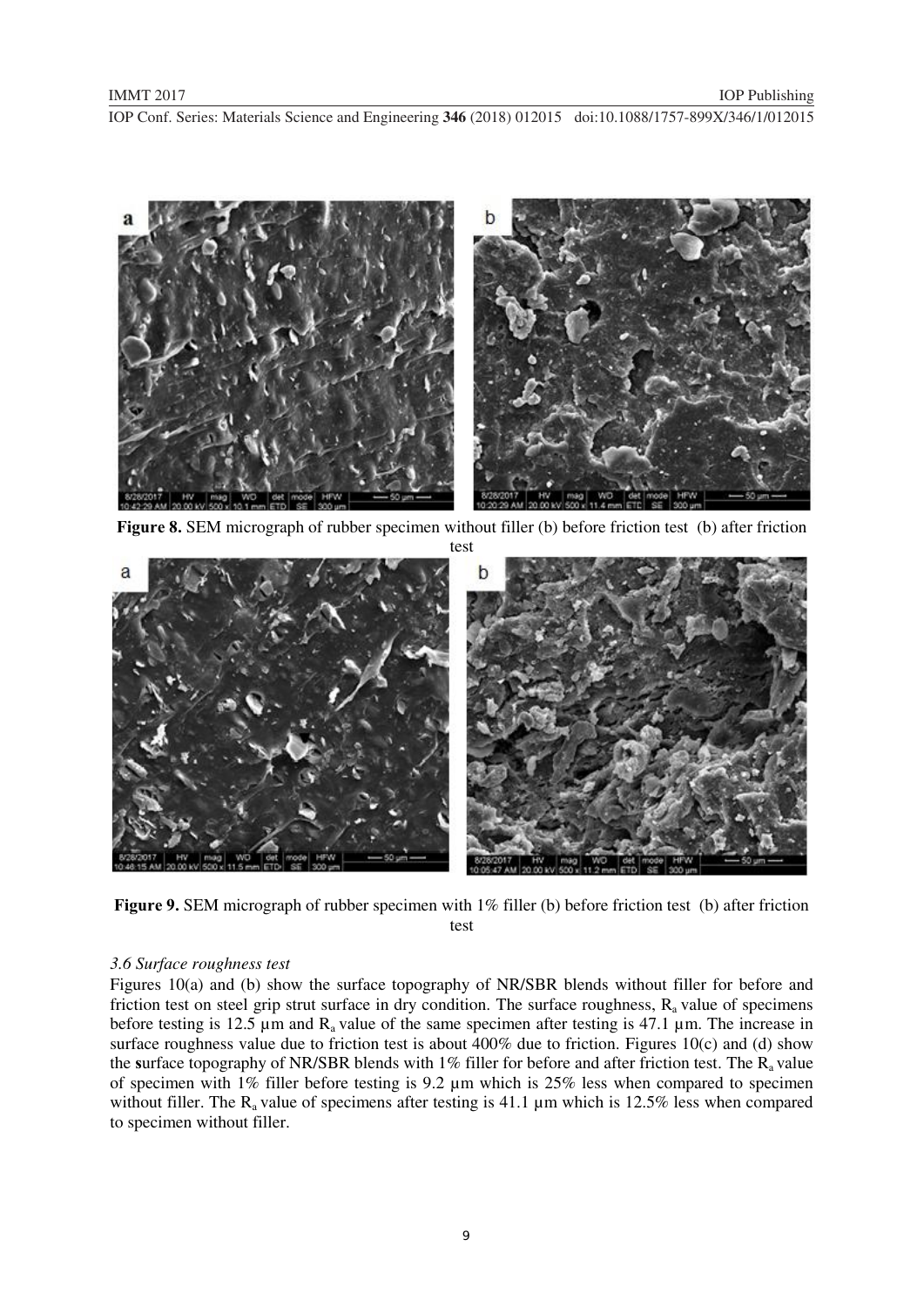It is seen that worn surface topography after friction test in dry condition at 1% surface modified  $Si_3N_4$ filler addition, the surface is less coarse and the peak of asperities obviously decreases when compared to specimen without filler.



**Figure 10.** Surface topography of NR/SBR composites before friction test (a) without filler before testing (b) without filler after testing (c) with 1% filler before testing (d) with 1% filler after testing

# **4. Conclusion**

Modified  $Si<sub>3</sub>N<sub>4</sub>$  and precipitated silica are incorporated into NR/SBR compounds and the specimens are tested to find mechanical and friction behaviour on steel grip plate. The following are observed from this study.

- $\bullet$ Dispersion of  $1\%$  Si<sub>3</sub>N<sub>4</sub> content enhances tensile strength and tensile modulus of NR/SBR rubber blends. The values are decreasing further increase in % of filler dispersion.
- $\bullet$ The hardness of rubber increases due to dispersion of filler from 1% to 7%.
- $\bullet$ The incorporation of  $Si<sub>3</sub>N<sub>4</sub>$  particles into rubber composites is having little effect on specific wear rate.
- The static and dynamic coefficients of frictions at dry condition are higher than mud, wet and oil environmental condition between rubber and steel antiskid plate.
- $\bullet$ COF value increases for  $Si<sub>3</sub>N<sub>4</sub>$  filler dispersed rubber in all tested conditions when compared to specimen without filler. The maximum increase in coefficient of friction is about 50% for specimen with 7% filler.